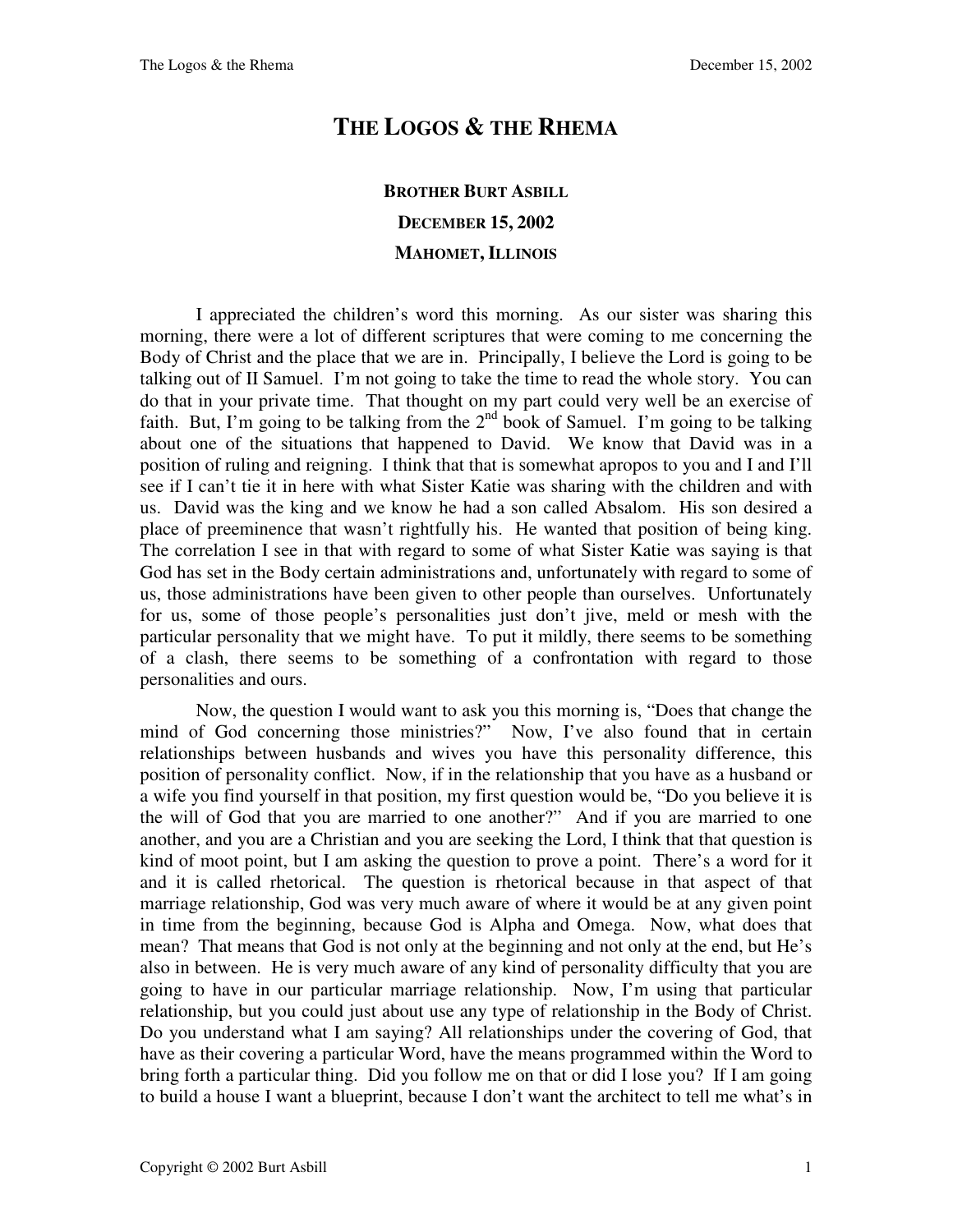his mind because if he tells me what's in his mind, what I hear may not be what he's telling me. I want to see it down on paper and I want to have all the dimensions and all the things that pertain to the thing that he is wanting me to build in front of me, so that I might be able to consult with it at any given time. Hallelujah. Now, in the marriage relationship or the relationships that we have in the Body with the ministry, we are not necessarily the one who has the diagram of the whole thing. But we know somebody who does and any time that we run into a place of difficulty in that relationship, it is a transgression that goes against us if we do not utilize the data bank that is available to us by virtue of the Holy Ghost. Did you catch that? It is a transgression that goes against us because God has given us the means by which we might inquire of Him. Hallelujah. Most of the time we take the difficulty on ourselves, and it becomes personality differences and personality conflicts. Unfortunately, we have in that type of a situation, stress, strain and sometimes resentment and bitterness which, in turn, causes us to lose the Word of ministry that would come to us. If we have resentment and bitterness… May I share with you something here? Your resentment, your bitterness, or that position of stress or strain may be justified on the basis of the other individual's transgression but that does not have any bearing on how God grades your paper. Hello? It makes no difference on how God grades your paper because God has given you something by which you might access the totality of wisdom that is in God. You know, God put me under an employer one time that was very ungodly, and yet I knew that I was in that position of employment by the hand of God. You know, where I should have been right, I was always wrong, and where he should have been wrong, he was always right. I mean, God just turned the tables on me to teach me a lesson with regard to the things that have to do with authority. He kept me there for a very long time. I'm a very slow learner or I have a very thick head, and it took a lot of driving of the 2x4 to get the point across that God is the Alpha and He is the Omega and He is everything in between. Hallelujah. If you are in any type of situation in any given time by the hand of God, or by the Word of God, you have a responsibility to perform and act in accordance with the Word that you got. Did I lose you on that one? I mean, there is something in the Word of God. I believe, now you may not think that this has anything to do with David and Absalom, but I believe that it has a lot to do, in the aspect of the Word of God and in the framework of the commission and the position that God gave David. If you would take the aspect of humanity under the auspices of Satan, you could just as well put the name "Absalom" on it because Absalom wanted the position and place of authority that was rightly another's. Now this works on two different levels. This works on an individual level pertaining to your own personal private environment, your soul: your mind, your emotions, and your desires. Paul is very eloquent about it in Romans. If you want to go there, I believe it is Romans 7:21-25. You can read of the position of warfare that goes on. My mother had a saying. I don't know if you heard it as much as I did, Barak, when you were living with her. But she often said to me, "Burt, you are your own worst enemy." You are your own worst enemy. I never really understood what she was saying until a time down the road when I began to find out how my self rises up in the midst of thedisciplining of God and begins to be presumptuous and sometimes intellectualizes, which means mentally thinking out in a reasonable manner and in a reasonable way how to begin to work against this position or this place of being uncomfortable.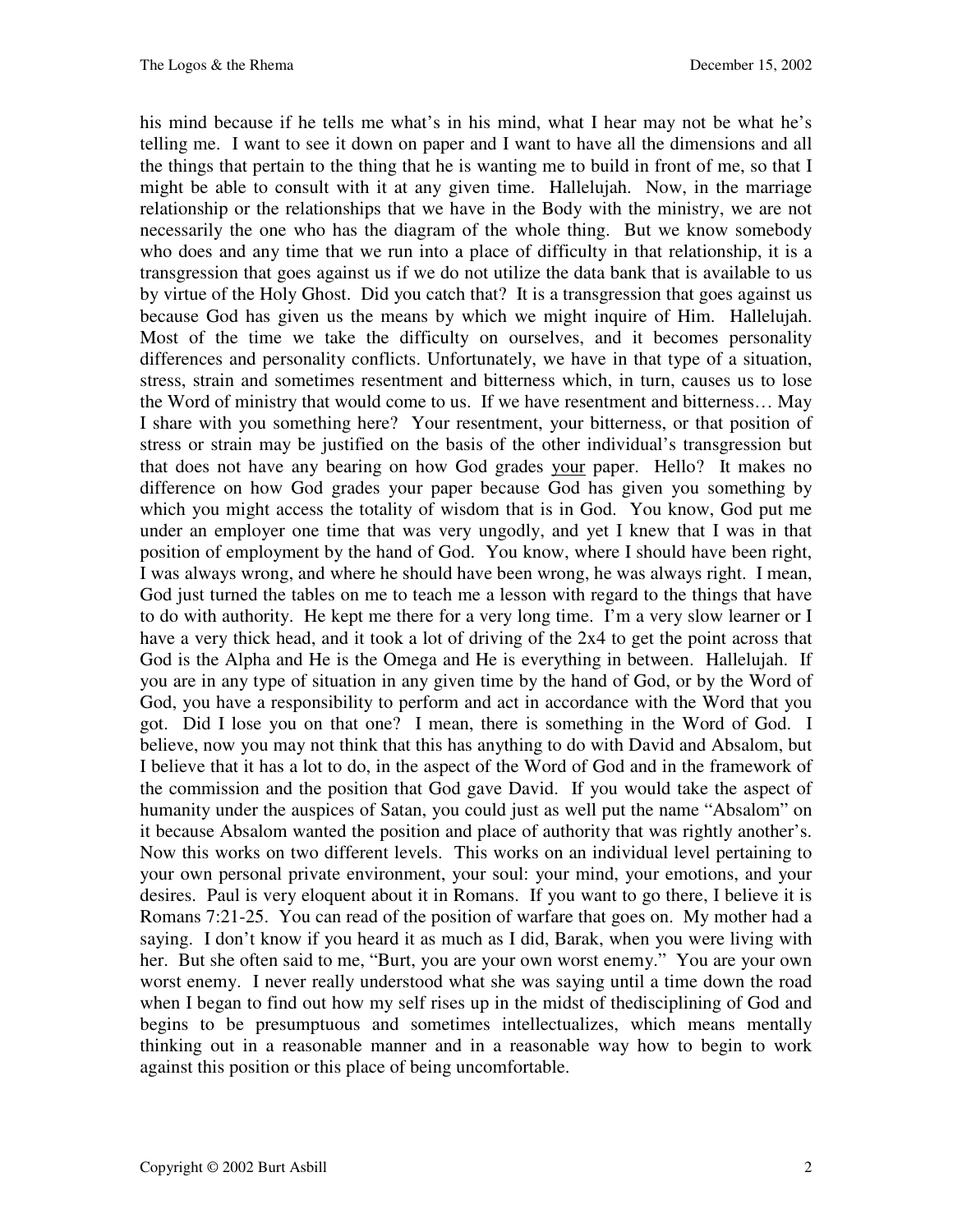We have been in many different places in the last three weeks. We went to Colorado after going to Schuyler. I want to tell you, those meetings in Schuyler were very good meetings. For me personally, very difficult, but nevertheless they were very good meetings. Hallelujah! I heard a testimony everywhere we went from many different people as to how much they were ministered to by God in the midst of them. We went from Schuyler to Colorado. In Colorado, the Lord gave me a Word. Now, I don't go to every place with the same sermon because it doesn't work that way. God works with me by giving me the Word, usually when I come in the door. As I get up, He begins to develop it, and it is always a Word that is pertinent to the circumstance and the situation of the place that I am in. Well, one of the themes that has been in the midst of the Words that God has given to me is that theme of tribulation. You can either call me a tribulating preacher or a man that brings a word about tribulation. Maybe I do both. Maybe my capacity in the Body is to do both. But I want to say something to you that there is no Word that God gives to me that there is not some sort of tribulation that comes on the tail end of the word that my wife, much to her chagrin sometimes, and I have to walk through. It's true with everyone that has the Word of God and has the courage and the tenacity to share that Word with someone else. You don't have to get up here to share it. You can share it on the phone, you can share it at work, you can share it at the grocery store, wherever you go there should be something of the Word that you have that is in you.

There's something else of a theme that God has given me over the past several months and that is a theme that has to do with what the Word calls Word, as it is used in John, the first chapter. There John begins to explain the existence and sustenance and the substance of what God is with regard to the Word being what it is. Now, you and I can never come to an intellectual understanding or an interpretation of what John is really saying, but we can come to a place of understanding if, in the midst of the Logos, we are waiting upon God. I could just say it very simply that, in the midst of the Logos, the Rhema speaks. But you wouldn't really know what I mean by Rhema if you haven't really gotten into the Word and began to study and to dissect it and to ask God to make it a reality to your soul. Hallelujah. I believe that we who have a relationship with the Word become a part and a piece of that Word to the degree that we believe the Word. That's why you have some people who are very much interested in saving people. Have you ever noticed people who are interested in saving people? Why? Because something of a Word has been spoken to them and in the speaking of the Word to them, something happened to them that they thought was really incredible. And in thinking about the incredibleness of the Word, and meditating and praying upon it, there is something of that Word that begins to work and interweave itself within the fabric of what we call soul. Salvation became a part of their emotions; salvation became a part of their desires; salvation became a part of their mind. So, whenever you meet them, what comes out of them is salvation. Isn't that tremendous? Now, some of us have Word, and it's like Word that is in the pantry. It's like Word that has been stored. I should say, it's even worse than being in the pantry. It's canned. It's been pressure canned. It's been put into a can and had a lid put down on it and put in a pan and boiled and vacuum-sealed, so that it is preserved. Someday, someplace, sometime, usually in the event of crisis, we want to pull it out. But there's one problem with that. It seems like, when it comes time to clean house, those things that sit on a shelf for a time always get thrown out or given away.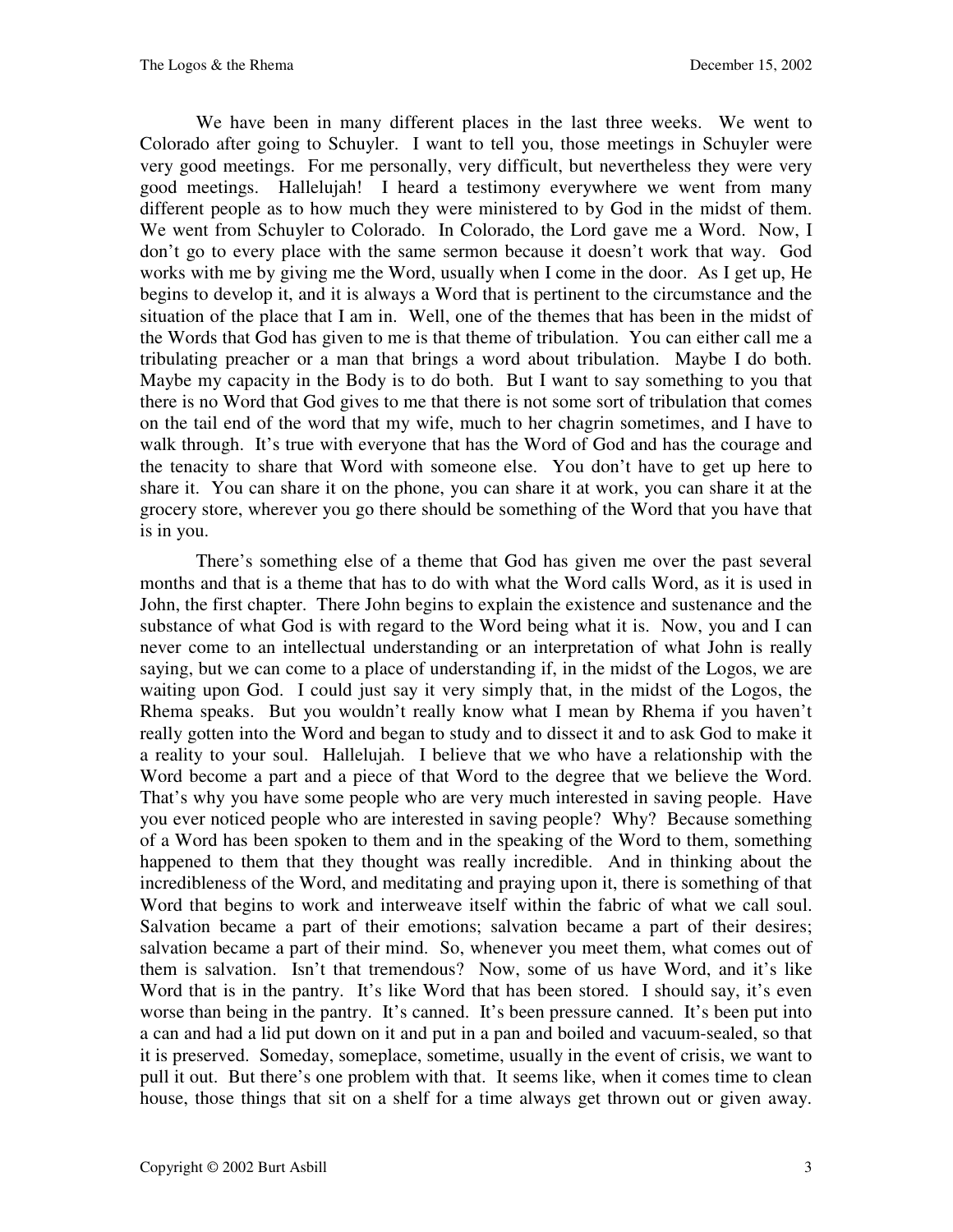Because, "When will I ever use it? When have I ever used it?" It's just on the shelf taking up space. Hallelujah. You know, while I'm talking to you I'm talking to you in the Spirit and there should be a multitude of verses that are coming to your mind. Not just because you know the Bible, but because the Holy Ghost is speaking to you with regard to what I'm saying, but He's giving you some different perspective of the Word or the reality of it. So, I'm sharing with you what Rhema is in me. Do you understand? I believe what I'm saying. Hallelujah! What I'm saying to you is coming forth from the Logos in me. Hello. As I'm speaking, as I'm meditating on the Logos, and as I yield myself to the Holy Ghost, that Holy Ghost takes that Logos that is in me, brings it out and when I speak it, it becomes Rhema. Now, that Rhema has a power and an ability that the church has not comprehended. It has the ability to create within you something that is called Logos. There is a deposit of something that God takes out of that supernatural realm of what we call Spirit and He brings it down and He moves it within the fabric and the framework of your soul. When it goes into your soul, it's a thought or an intent that comes from outside of your personal consciousness. In that form, the Bible calls it the Logos. Now, we as human beings try to make the Logos, Rhema. But it doesn't work because it takes something other than flesh or intellect, it takes something other than mental gyrations to bring forth the vitality that is in the Word. That's why the scripture says, "The Word killeth and the Spirit maketh life" (II Corinthians 3:6). You can't take just the Logos in you. That Logos has to be assimilated. It's no different than you eating a piece of steak. If you eat a piece of steak, that steak is in trouble. From the moment that it's on your plate, if you like steak, it's in trouble. I like steak and my steak can disappear pretty quickly. First of all, you have the knife and the fork to work over the steak. Well, even before that you have the fire. Now just imagine you as that piece of meat. I want you to put yourself in the place of the piece of meat in the aspect that when the Word comes to you, it comes to you in the fashion of rawness. But it has the power to impregnate you. It has the power to penetrate through the consciousness of your being, of your humanity and get down into the nitty gritty and it becomes, as it were, entrenched in the womb of your soul. Now, I don't want to offend you this morning but I don't know how else to describe to you the way that the Word works in you in order for you to really comprehend. Hallelujah! But, as the Word comes into you, now, God has a problem. He's got to make that Logos something that is not alien to your environment. He's got to bring something of the realness of that Word to your position, your place of experience. So what does He have to do? He has to put you in tribulation. He has to push you to where you are beyond your ability as a human being to cope. He has to put you in to the midst of the fire. You know, Texas Roadhouse, when we go there to eat, I always like to stand over there by that big window where they are cooking the steaks and I watch those people as they put those steaks on the grill. They slap that steak down on the grill and they don't kind of tenderly lay it on there, you know. They kind of walk around it and move it around. They got those tongs and they got those forks and they got those tweezers and they pick that piece of meat up and they slap it down. They take something and press the juice out of it and those flames, they roar up out of there and all the smoke goes up and the meat turns from red to brown and from brown to black. Boy, and then it comes out on my plate. Oh boy, does it smell succulent. We are supposed to be a sweet smelling savor before the Lord. Hallelujah. Only by fire can you get that flavor and get that savor whereby others, when they smell us, their mouth begins to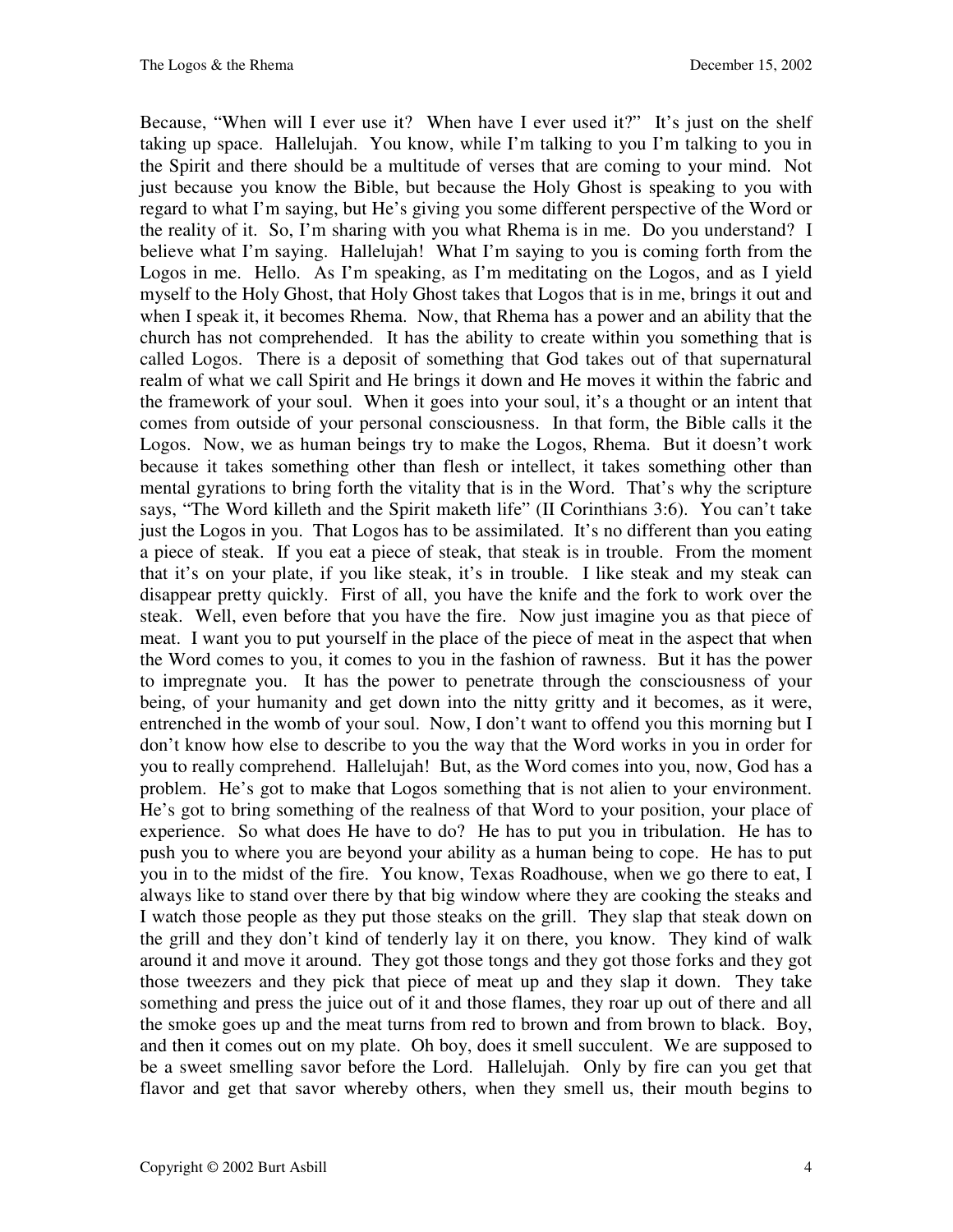water. I think it was you that prayed this morning, wasn't it? "Drink my Blood and eat my flesh." Hallelujah! There is something in all of that that God is working on with regard to you and I. It is the Word that we have received, brethren, and I believe that we are living in the end time.

Now, brethren, listen to me, I want you to keep in mind where we started. I don't want you to lose track of the thought of the position of David in his rightful position, his position and his place of ruling by the authority and by the hand of God. I don't want you to forget that there was someone who was related to him by blood that rose up without thought and without compassion to move against him, to usurp his position and to take that authority unto himself. Hallelujah. This is what I am talking about with regard to you and I on an individual basis and also on a collective level. Brethren, I believe that you and I are living in the last days. I believe that there are troubles, trials and tribulations coming to us that we can't even fathom. We can talk about it, and we can say we believe it, but I don't believe that we really believe it. It's amazing.

I was listening to the preachers on the radio who seem to be getting the message. I was listening to this man, this preacher, and I understand that he is a genuine article. I don't know him personally, but I've listened to him a time or two, and I really like what he had to say on this particular tape that I was listening to. Praise the Lord. His name is Dr. Kennedy. He's out of Pensacola, Florida. I don't know what his denominational affiliation is, I don't care. But he was bringing a word talking about the invisible hand of God. What I enjoy about some of these preachers is they really do their research. They really do their research. This man was talking about the invisible hand of God. And he was going back into the scripture from Genesis all the way up to Jesus' day. He was reiterating the prophecies of destruction that God had prophesied against the various nations, not only to the land of Israel but He also prophesied against the Babylonians, and He prophesied against the Medes and the Persians. He also spoke about Jesus when he prophesied about the destruction of the temple. As he was going over these accounts, He said, "Did you see God in actuality coming down and moving into a set of circumstances and doing what He said He was going to do? He always used an implement." Now, I'm paraphrasing the man's word. But if you want to know what it is literally you can probably go on the internet and find him, and you can get his tape. It was a very good word. It was talking about the invisible hand of God. He showed time and time and time and time again, how God used natural things, such as kings and nations to fulfill the Word of God and bring to pass the judgment of God that God had said would come to a nation that had forsaken Him. He went right from that time of the Old Testament into the mid-time and into our time. He used the example of September the  $11<sup>th</sup>$  as an aspect of the hand of God's judgment. Now, this is not my word, this is his word. He's in the nominal church. Very much involved in all that. He's got Dr. in front of his name. But, nevertheless, there is something that he is showing us regarding history and the current events that are coming to pass fulfilling God's Word. He was saying that it is giving him an awareness and a fear. He then he went into the scripture, II Chronicles 7:14, *If my people, which are called by my name, shall humble themselves, and pray, and seek my face, and turn from their wicked ways; then will I hear from heaven, and will forgive their sin, and will heal their land*. He then went into the geo-political arena of the United States. He says, since the bombing, since the destruction of the two towers, since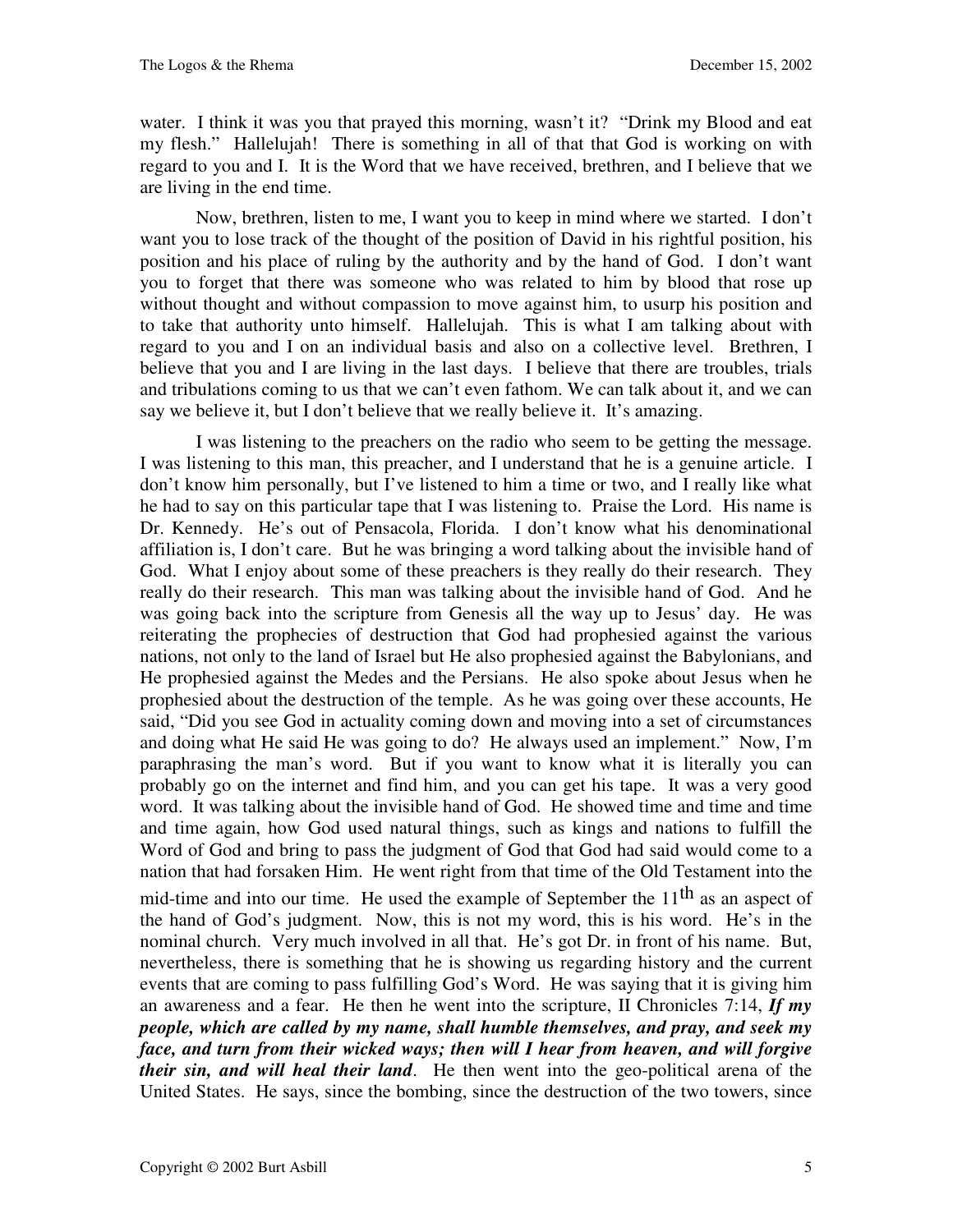that time, California has adopted a ten-point program in the public schools to indoctrinate children from the age of kindergarten up through the age of high school about the benefits of an alternate lifestyle. He then told us of the ACLU suing in various states, to remove the phrase "Under God." There were several other points that he was making with regard to the aspect of what was in diametric opposition to the thought of the invisible hand as it has moved in judgment against us.

Now I would like to ask you a question. Given the response on a geo-political arena as well as a geo-humanic level, do you think that the judgment that God administered on September the  $11<sup>th</sup>$  is all that we will see or experience? If that judgment obtains the desired response that it was supposed to do, what do you think God will allow to happen next? Well, I can tell you some of what I'm aware of by dreams and visions. I have had dreams, as well as others around me who have had dreams, of desolation, of cars without gas, of houses without electricity, of cupboards that had no food in them. What are you and I going to do? The people of Hiroshima went to bed thinking that they were victorious. Their government was not telling them that they were on the run. Their government was not telling them that the United States and the Allied forces were closing in on their borders. They went to bed thinking that everything was the same as it was the day before, and it would be the same tomorrow. Some of them never woke up. They were the ones that were blessed because some of them that woke up, and to this day, those that were remaining have suffered horribly in the catastrophic thing that had happened. It's not so much what tragedy happens, or the physical position of trouble, but what really, really concerns me about my position, in lieu of the Word that God has spoken to me, is that I will have to stand before God. I am going to be judged in accordance with what He has given me to do and how I have done it. I am going to stand next to other people who have done more than I have done with less than what I've been given.

You know we can't all be Reese Howells. I've had to struggle with this for a very long time. You understand? Because I read about this man, I read about his story, and what a man of God he was. I read about C.T. Studd, what a man of God! What suffering that they endured. If I put it in comparison with my own life, I'm way down here. I'm not even talking about Jesus Christ, now, I'm talking about saints. Hallelujah! What am I next to Hudson Taylor? If you really want something, really, really want something, what am I next to a man that was 28 years old? David Brainerd. Hallelujah! What am I in comparison to that place of his sacrifice? If that isn't enough for you, if that doesn't suit your fancy, go into the Word and read the description of the persecution and the suffering that Jesus allocated for Himself. It is the same position and the place of suffering that He allocated for those that were called by His name and were given the Word of sonship. You go into John 17. I'm telling you something, I'm telling you that we're going to bed tonight thinking that tomorrow is going to be the same and when tomorrow is the same it's going to lull you into a position of lethargy and passivity because you say, "Well, nothing happened today." And tomorrow, nothing will happen tomorrow. But, I'm telling you something. One day, one place, one time there's going to be a happening and when it happens, you and I, if we haven't done what God has commanded us to do, what God has delegated us to do, what God has legislated us to do, we are going to be the ones who suffer the most. Hallelujah.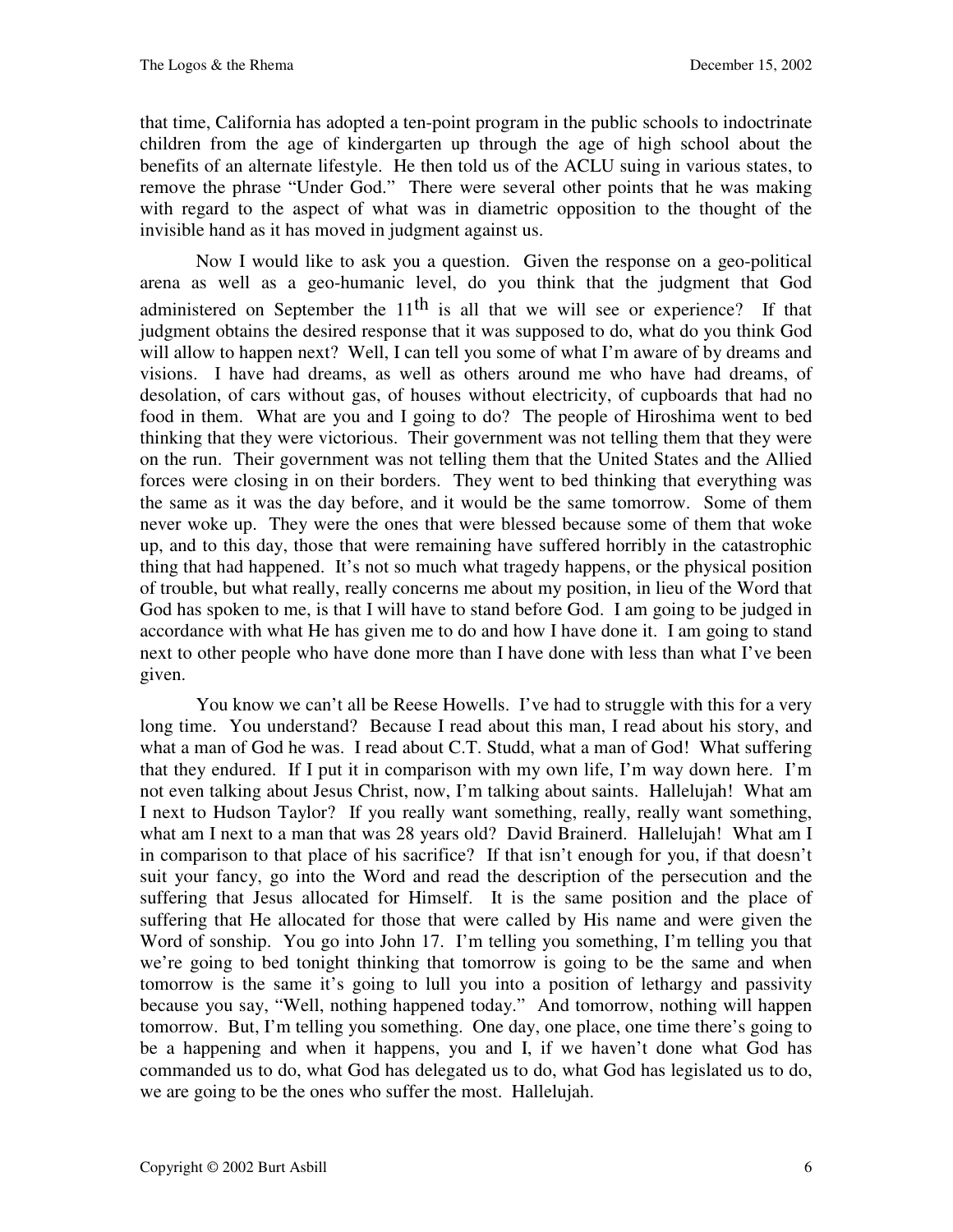I want you, just for a moment, to turn over to John 17. I want you to look at something here. I challenge you to get into your scripture and prove me wrong. Hallelujah. If you don't like what I preach, then you get into the Word and you find something in the Word and you come to me and let us compare doctrine. John 17. I want you to look at it. You know something? Sometimes, the only word that I can describe humanity in it's position of smug intellectual reasoning is "stupid." Now I'm not applying that to anyone in particular, so don't go out of here saying that I called you stupid. I didn't say that. What I said is that we give humanity the right and the ability to dictate to us a human response to a divine situation. It's nothing but stupid. Not only is it stupid, it's suicide. Do you know we shake our heads when we read the paper. "Oh my, how stupid, the guy shot himself in the head. How stupid." And yet there is spiritual suicide. There is an act that we commit against ourselves that is spiritual suicide. If you tell me, "Burt, 25 feet up ahead of you there is a cavern, it is 200 feet deep and there is no way that you can walk across it. There is no way that you can avoid it. Don't go that way." Hallelujah. If I run helter-skelter down that path, ignoring your voice and your warning, what's going to happen to me? Was I taken by surprise? What did I do? I committed suicide. There's something that terrifies me in regard to that. You don't have to believe this way, but I believe it, because I believe it's scriptural that a man who commits suicide eliminates a possibility of regeneration. He ignores the hand of God, he ignores the help of God. He rejects Jesus Christ as the epitome of his salvation, and he goes out of life into hell. Now, if that is true in that scenario, how much more true is it in a spiritual sense and a spiritual position if God is working with me in regard to the end time and the Word that has been given to me and I ignore the attributes of that Word, or the dictate, or the demand of that Word and I get involved in some mitigated position of self-pity and I begin to lament the fact of the matter of the tribulation and the trouble that I'm in? Hallelujah. I appreciated the attitude of David, although David was reaping what he had sown, you know. But I appreciated his position of submitting to the humiliation. When the man came out, who was it? Shimei came out and cursed David. And the sons of Zeruiah rose up and said, "Let me go over and take off the head of the fool." David said, "Leave him alone! Lest God has provoked him to curse me." You know, at that point, you might think that it was a finished matter. But you know, God is the Alpha and Omega. David had the final say-so. He told his son, Solomon, "Let his gray hair not go down to the grave in peace" (II Kings 2:6). And Solomon, in his wisdom, let the man write his own epitaph. A foolish and unwise man. He lost his life for the sake of what he thought was his possession. You know, if he had one servant he probably had half a dozen. And yet he risked the entirety of his being. How much more for you and I?

Let's go into John 17 and look at verse 12, *While I was with them in the world, I kept them in thy name: that those that thou gavest me I have kept, and none of them is lost, but the son of perdition; that the scripture might be fulfilled.* Oh boy. That brings up a whole new level, a whole new position. "The son of perdition." There is a spirit that works in the heart of man. It's called, well, I can't really call it human because it's kind of a melding and a merging of demonic and human. It's where they meld and merge together and they become as one flesh so that you can't tell the demon from the man or the man from the demon. Hallelujah. The Bible calls it the son of perdition. As you all are aware, the son of perdition was in the midst of the twelve. Now, if you could look at that twelve, if you would, as a whole, with Jesus Christ as the head. Some were the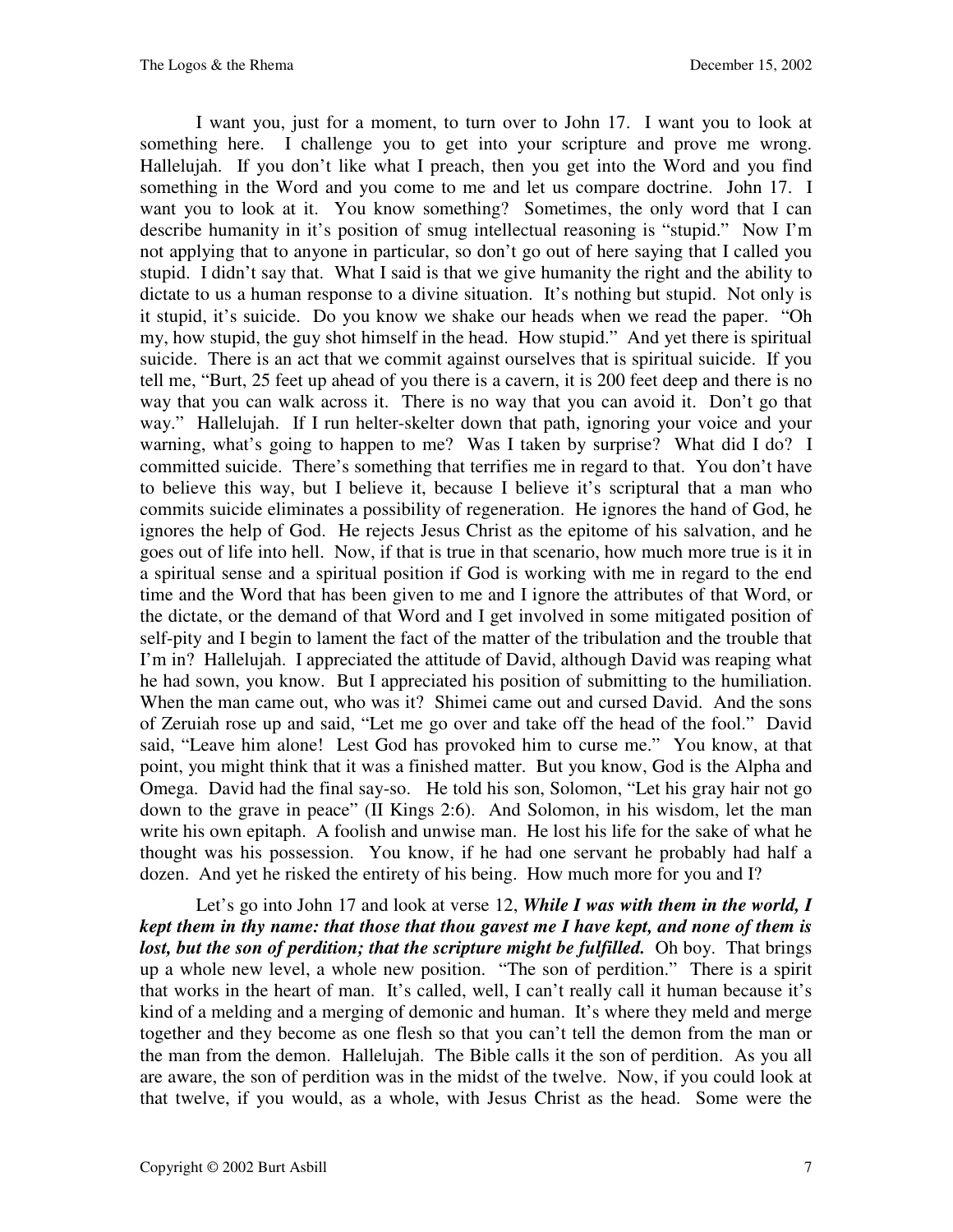hands, some were the arms, some were the feet, some were the legs. Yet in the midst of that framework, in the midst of that body there was the spirit of perdition that was working in the midst of the different members to bring about a rebellion, to bring about a position of resistance, to bring desolation and destruction. And to bring, as it were, the whole of the body down to a place to where it would not be able to fulfill or accomplish the Word of God. Can you see it in that light? Am I losing you? I'm not putting you to sleep am I? All right. He says, "I've given them, I've kept them all, except the son of perdition, that the scriptures might be fulfilled." Boy!

You know, if I am aware that there is this particular spirit in the midst of the Body, in this Body in particular, if there is a will, if there is a mind set, if there is an emotion, or if there is a desire that is contrary to the will of God, it would seem to me that I would be doing whatever I could do to resist that manifestation. If I want to curse, I don't curse. If I want to slough off, I don't slough off. If I don't want to meet together, I meet together. I do anything and everything that is in opposition. But there is something of a passivity about our humanness that likes things to come to us instead of our going to them. Hallelujah! All of those people at that table, every one of them were looking and saying, "Is it I? Is it I? Is it I?" There is something of that malady which exists in the Body today. We are sitting and submitting, as it were, to the spirit of the son of perdition, the spirit that wants to make us diabolical, that wants to move the framework and the government of self into our soul so that we become a manifestation of hell itself! It is as though we are looking for some kind of wand to be waved over us, "Abracadabra, magical, magical." POOF! That's fairy tale. That's demons for little children, by the way. He says, "I have given them thy Word." Word. That "word," look it up, that word means Logos. I want to read to you what it says about the Logos. John 1:1, *In the beginning was the Word, and the Word was with God, and the Word was God*. It says that all things were made and you could just take out "Him" and say "Logos." Now turn the page. Or at least in my Bible you have to turn the page. And the Logos was in the world, and the world, or the cosmos that was made by the Logos refused, REFUSED! Refused! The refused to accept Him as their creator! They refused! Oh! Bad people. Bad people. Bad people. They were. They were bad people. Jesus said, "I have given them…" What? My Logos! My Logos! I'm back in John17, by the way. The cosmos, same word, same position, same experience, hath what? Hated them. Have you ever been in the presence of someone who really didn't like you? Was it a comfortable place to be? Was there a camaraderie and a place of fellowship with them? Was there something of companionship that was moving between the two of you in the midst of that situation? No. Absolutely not. Doesn't work that way. The Logos, now, verse 14, *I have given them thy word* (Logos)*; and the world* (cosmos) *hath hated them, because they are not of the world, even as I am not of the world*. I am using these words because they are the words in which they are written. You go in and look them up. Study to show yourself approved.

You know, there was a dream that came forth here not to long ago of what was happening to the Logos. Can you imagine? Can you really imagine? You would think that we would treat it as something precious. You would think that we would listen to it. You would think that we would dissect it. Do you know what the Lord said we were doing with it? Dumping it on the ground. Dumping it on the ground! Spewing it out on the ground, on the earth to be trodden upon, to be defiled, that the birds would come and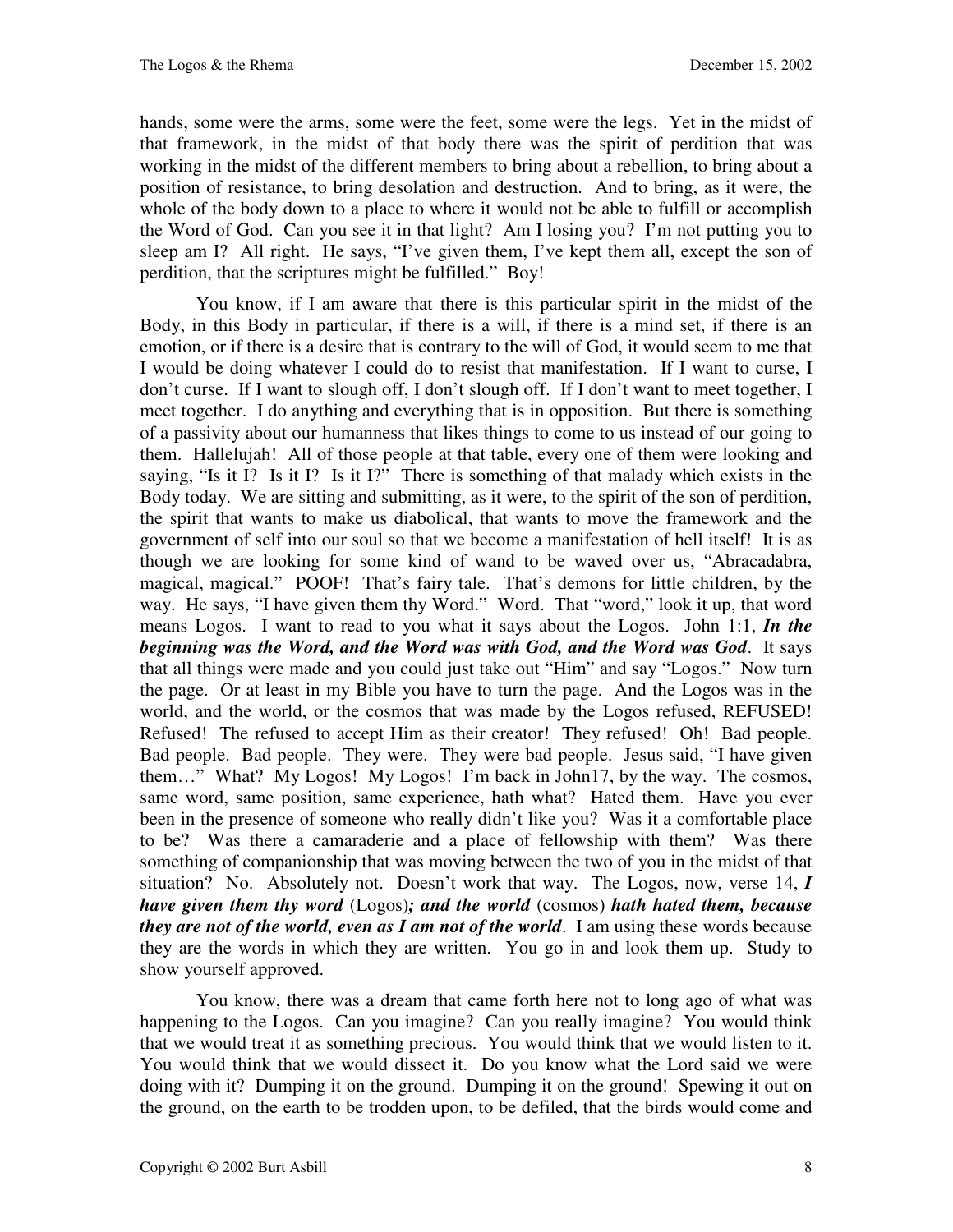have a feast. Hallelujah! "I have given them thy Logos." Turn with me back into John 1:11. *He came*, the Logos, *unto His own and His own received Him*, the Logos, *not*. Oh yes. Go down to verse14, *And the Word was made flesh, and dwelt among us, (and we beheld his glory, the glory as of the only begotten of the Father,) full of grace and truth.* Full, full, full, full, full of grace and glory. We go around groaning about this, mumbling about that, talking bad about this, talking bad about that. We take out this dirty underwear and put it upon the shelf, put it upon the table and cut it up with a knife and serve it out! To one another! God said that we had been given, as it were, a **ministry** of reconciliation whereby the Logos reconciles the cosmos unto God through His divine sacrifice of the issuance of His blood. The issuance of His life, He gave forth so that ministry has been given unto us. Hallelujah, Hallelujah, Hallelujah.

Well, we have the story of David and Absalom. Now, David, how can I say it? It was a piece of David. It was a part of David. It was his blood, it was his son. David evidently had some sort of affection for this son, because in his instruction he went diametrically against the will of God. He said, "Spare, spare, spare my son, Absalom, spare him. Spare him!" And so it is with you and I. We want self to be pampered, we want it to be petted! We want people to feel sorry for us. We want to have people to commiserate with us. Now listen to me, brethren, if the shoe don't fit, don't wear it and don't get mad at me for putting it out on the floor for you to try it on. Hallelujah! Come on. Come on, come on, come on.

There is a scripture in the Word that talks about your and my relationship with the world. It says, "If a man does not forsake all, if he does not forsake all." Shall we get a little more specific? He says, "Forsake your father, forsake your mother, forsake your husband" (Luke 14:26). Now, that doesn't mean you go out and get divorces. It means that you commit yourself, your soul, and your position of experience totally, totally, absolutely, unto God! We become, as it were, one nation under God! There was something of a prophetic desire of God in the writing of the U.S. Constitution! Glory to God! But it's not our constitution as sons of God. The cosmos constitution says that everyone is endowed with certain inalienable rights and we have the right to maintain our position of rightness with regard to those rights. "Don't tread on me." History, as far as we are concerned, has again and again and again validated our position of strength and defiance in the eyes of God. The shaking of our fist. The church is supposed to have power!

I was blessed in how the church rose up against that thing that was happening on the East Coast. It wasn't the smartness of the police that captured that man. It wasn't even his dumbness that caused him to be captured. It was the moving of prayer and the intercession of God to move in the midst of that devastation, yet many of us can sit and watch it and we're not moved! It really does not take very many to start a revival. Did you know that the 1906 revival started with 4 or 5 elderly women down in a basement praying for a revival and for fire to fall from heaven? Wasn't no great preacher, wasn't no healer, wasn't no great prophet, wasn't no apostle. Four elderly women who, down deep in their soul were desiring for a manifestation, a touch from God. They got down on their knees day after day after day after day. I don't know how long they travailed in prayer, but what I do know is that the fire fell! Hallelujah! Hallelujah! We have the story of Elijah! There he was, sitting on the hill and they sent a captain and his fifty (II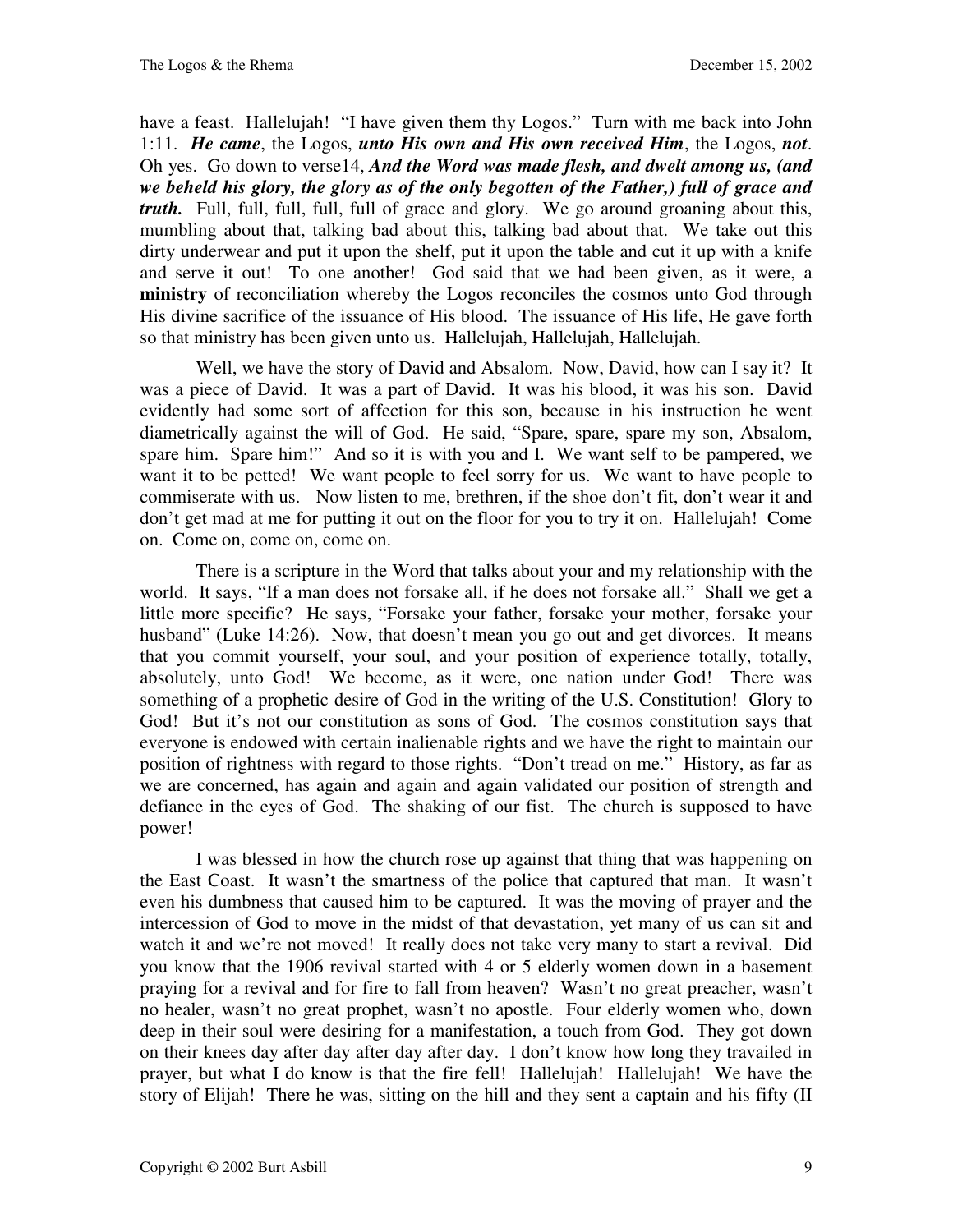Kings 1:9-15). "Oh man of God, come down! Right now! You come down here! The king doth demand your presence! You come down!" I don't read that he got very excited about it. He said: "If I be a man of God, let fire come down from heaven and consume this captain and his fifty." Do you know that it took one more time of burned ashes and stinking human flesh to get the idea across to the man that came crawling up there? "Oh man of God, oh man of God, oh man of God, oh man of God, please, please, please spare my life." You're talking about power in the church! You're talking about a place of righteousness! You cannot do it if you're minding your own business. You cannot do it if you're involved in your career. You cannot do it if you're involved in the establishment and the position of your kingdom. You're going to get a little piece of God and a whole lot of other things. A little piece of God and a whole magnitude of other things. By the time you're finished, you've got a little bit of God down here and all these other things.

We sing the song time and again, "I want to be like You." "Let me hear Your small voice through all the worldly noise." Jesus said, "I have given them thy word and the world…" We like to say, "World! You're world, that's world, over there is world…" What about world here in the soul realm? Let me read a scripture for you. Romans 8. Turn with me if you would. Let us read what Jesus Christ has to say about that position. It says, verse 5, *For they that are after the flesh do mind the things of the flesh; but they that are after the Spirit the things of the Spirit*. For the carnally minded… Could I say those that have the cosmos implanted in their consciousness? Cosmos of them, cosmos of politics, cosmos of financial success, cosmos of self-importance. Come on! Cosmos of pre-eminence, wanting to be in a position of being pre-eminent! And you know, some of us manifest, I'm not saying us here, but us collectively, manifest our position of pre-eminence in ways that we don't really consider wanting to be preeminent. Hallelujah. Some of us manifest our position of pre-eminence in the selfinduced ignorance that we maintain with regard to the Word. Jesus is knocking on the door and we turn the blender up. "Knocking? Who's knocking? I don't hear a knocking." Turn the radio on. Blast it out because we don't want to hear something that might make us convicted. Hallelujah!

He says to be carnally minded is death (Romans 8:6). You know I think the terminology "carnal" is the Christian malady. I don't think it's a heathen malady. I think carnality is the mixture of religion and God. It becomes something religious, but it's not God. Do you know you can take a little bit of truth that's true truth and mix it with a little bit of world that is not true and that the truth becomes untruth? Do you know what the Bible calls it? Deception. For to be worldly, carnally, worldly minded, to have cosmos and Logos thrown in the pot together, mixed up all together is death. Now, brethren, let me tell you something. Death is not just the expiring of one's breath. Death is a spirit and it's working not just to kill you in a physical way. It's working to kill you in a spiritual manner. Satan wants to change your position, your destiny. He knows that he has the potentiality to do it, do you know that? Because he is aware of what the scripture says. It says in my Bible in one of the gospels that Jesus Christ said that in that day when Jesus comes many are going to say, "Well, did we not prophecy in your name? Did we not cast out devils in your name? Did we not heal the sick in your name?" What did Jesus say? "I don't know you. I have not had that intimate relationship. You did not allow me to enter into your soul. You did not give me your emotions. You did not give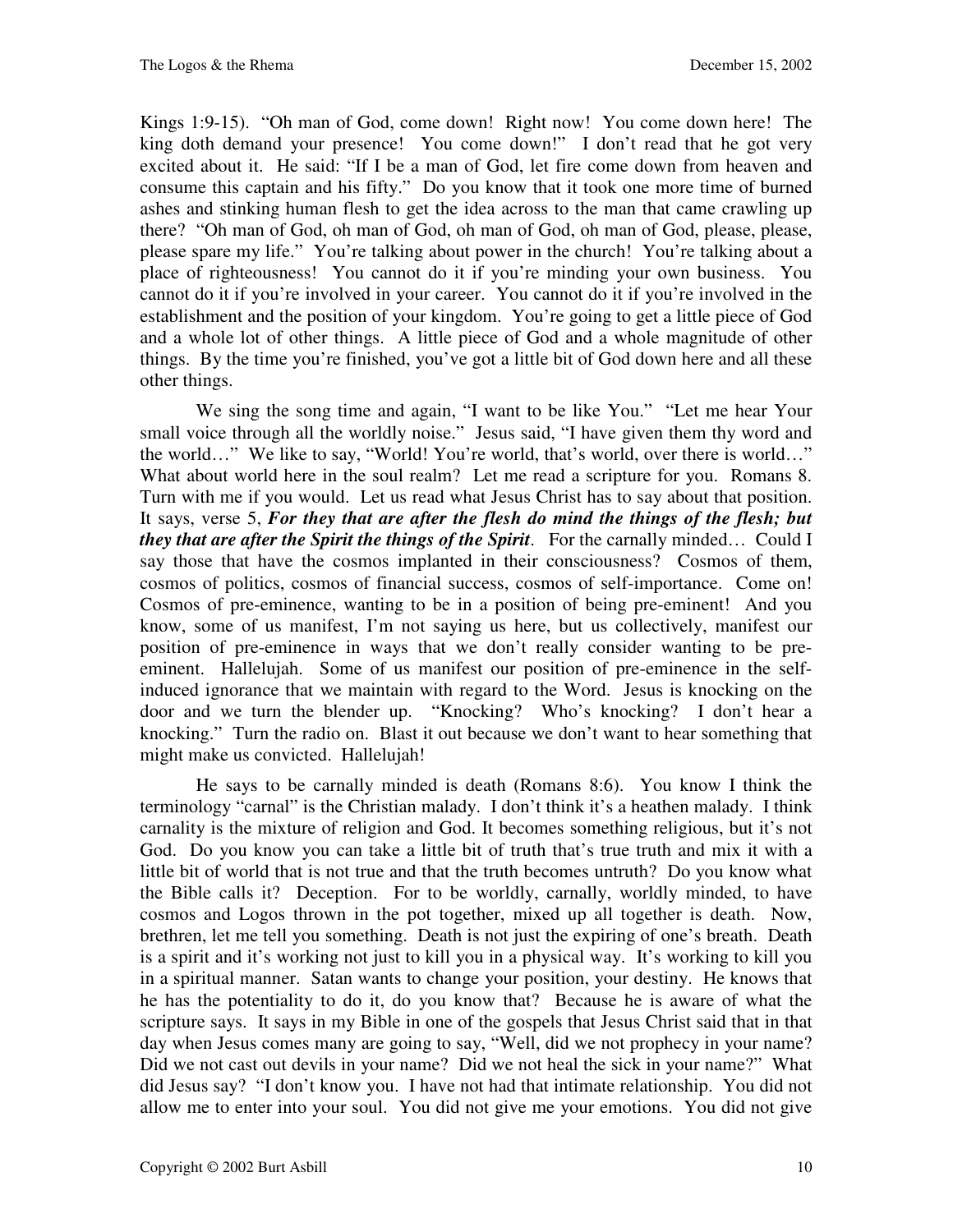me your mind, you did not give me your ambition, you did not give me your will. You just gave me lip service. I don't know you." Lest there's any doubt, you go read that portion of scripture (Matthew 7:21-23). They thought they were OK. The Bible says, Romans 8:6, *For to be carnally minded is death; but to be spiritually minded is life and peace.* Now listen to what happens when you have both of those entities in a small environment. Verse 7*, Because the carnal mind is enmity against God*. Does that sound like a war? Enmity? Do you know what aggravated animosity is? Aggravated animosity. You know, you can have animosity and nobody really knows that you have animosity. But if you have aggravated animosity, your animosity becomes an entity or a provoking thought that motivates you to aggravate and irritate and to hurt that which you have animosity against. Verse 7, ...for it is not subject to the law of God, neither indeed *can be.* Do you think Absalom was subject? We always like to say "husbands and wives," right? "Wives, submit yourselves to your husbands." But you know, get outside of that way of thinking because God does not lead you by one avenue by which to reach Him.

I am reminded this morning of a vision that came forth in one of the services that was here in this room. The vision was that of a young child riding in the backseat of a car. And in the midst of the traveling, there was some sort of altercation and the boy got mad. In his temper tantrum, Hello? In his self-interest, when he was not getting his way, he said, "I'm going to show you I don't have to take this, I don't have to submit to this type of an environment." He moved in anger to move out of the door. He opened the door, got out and slammed the door, with every intention of going back into the door after he felt like everybody had suffered enough. Problem was, he couldn't get the door open and the car moved on without him. I think collectively, as well as individually, if the shoe fits, we better start examining the foot.

There's some scriptures that I've been looking up these last few weeks that have the phrase, "Consider your way." "Consider your way." I'm glad that it's God that has the reins. I'm glad that it's God that has His hand on the switch that controls the door locks. Because only He knows when the cup of iniquity is full. Only He knows; we don't know and that's why we should be, as it were, fearing God. I see God move in certain individual's situations and it puts a trepidation in my soul lest I should find myself in some similar set of circumstances. I listen to what comes my direction. Hello? I listen to it, I go to God about it, I go to people about it, I have them pray with me as to whatever it is that could have some sort of disastrous affect on my position in the Lord!

You know, I was saying something earlier about the saints that have gone on before us, and I was saying something about the fact that we can't all be like them. I don't really know if God expects us to be like them. But He expects us to put our all into the Word that we have received with the same tenacity, the same sacrifice as they expended with the Word that they had received! Hallelujah. Hallelujah.

We are all given something of the gift of the measure of Christ. Ephesians says that in the  $4<sup>th</sup>$  chapter. We all can't be the same. But we all have something that God has given us. Some of us have tenacity and endurance. You know, the person who gets the most praise in the building of a house is usually the guy that's in there last. Like the finish carpenter. "Oh! What a marvelous job he did! Beautiful, beautiful, beautiful!"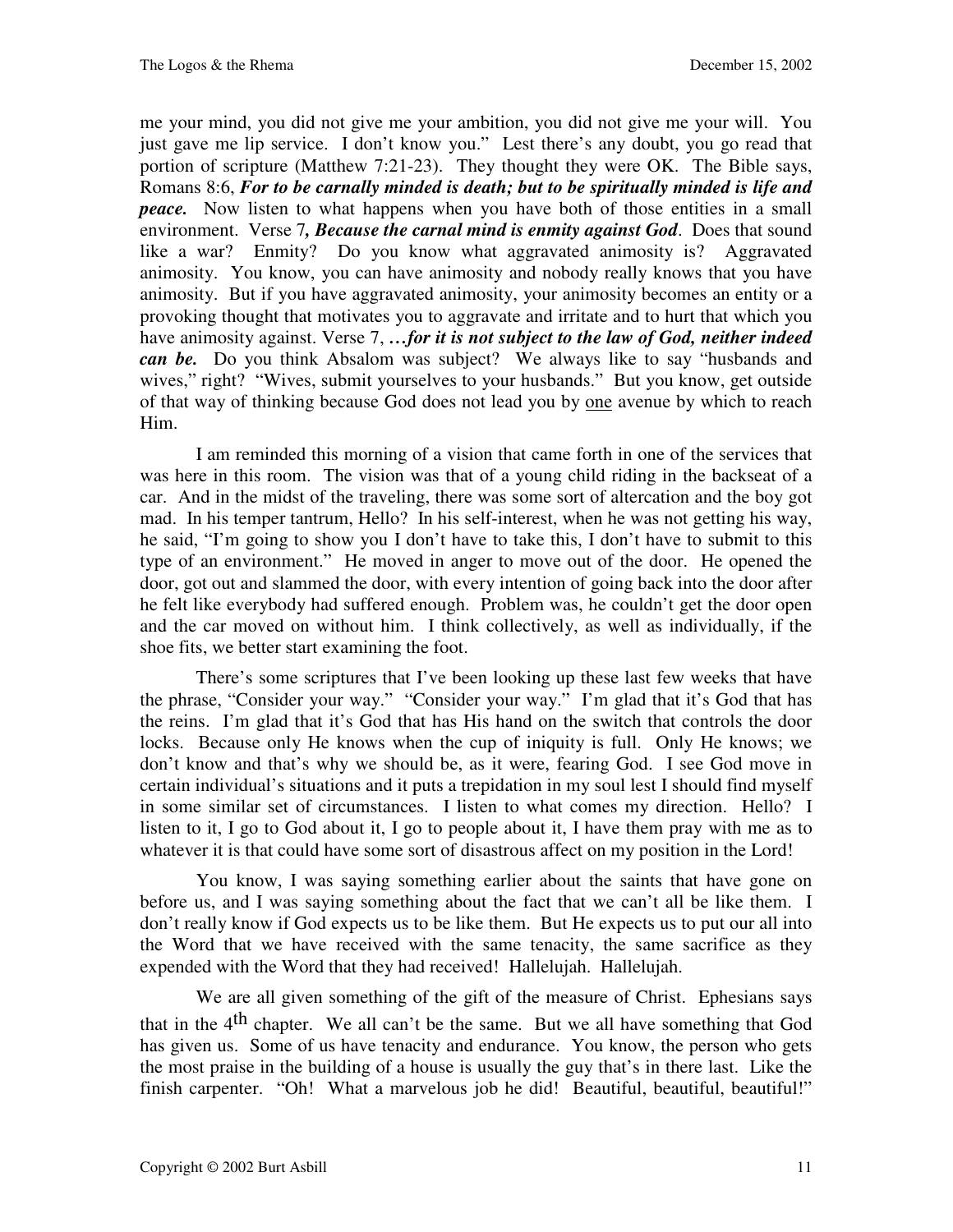You don't hear anything about the studs under the drywall. And yet, without the studs, all of the beauty of the finished carpentry could not exist. Some of those studs stand year after year after year after year after year with the pressure of the cosmos pressing, pressing, pressing. And they give of their substance, they give of their being, they give of their energy, they give of their life! No recognition on a natural plain, a natural level! Yet, without them we could not have the beauty of the finished product. Sometimes, we as Christian can become disoriented, or sometimes we become somewhat discouraged. I've heard time and time again from some of these dear saints in the Body of 2x4's, "I'm not doing anything." And yet in their doing and their abiding there is substance and strength that is pouring into the Body of Christ giving us the ability to continue and to complete. My fear, my trepidation is, "My God, keep them, keep them, keep them, keep them, strengthen them! Strengthen them! There is something eternally, my God!" I am praying, "God, give them a taste of eternity, not in that they go from here to there. I am in need of their strength! God, bless them! Give them a revelation of the eternity of God and let them continue to pour their strength into the fabric of this house!" I've seen some of them give up. Give up! Just give up! I'm not condemning them. But it was because the Body did not recognizing the value and the necessity of the integrity that they provided. Pray! We need to be people of prayer that pray! Oh hallelujah. Hallelujah. Hallelujah. Hallelujah. My prayer for the body of Christ is, "God, give me a little more time. I need just a little more time. I need just a little more time. I need something, God. We need that time, there needs to be more of an awareness of the fact of the time we're living in and the Word we have. God, we're so self-centered. We're so fragile!" That's one thing about eggs that I don't want to be like. We have this friend, and he likes his eggs cooked in a way that we call them "rubber eggs." You know, you fry them so hard that if you drop them on the floor, they bounce. I don't want to be an egg in the fact of being fragile, that somebody has to handle me with kid gloves and in such a manner, such a way for fear that I will break and mess them all up! We need to be tough in the Lord, tough in the Lord, tough in the Lord! Tough! In the Lord! Thick skin! That tabernacle was covered in badger skin, do you know, it's not very pretty, but it's tough. It's tough! You could put sun on it, you could put wind on it, you could put rain on it, you could blow sand against it and it would still abide! It would still tent, it would still protect! Oh hallelujah! Let us not be like Absalom who took the things of the Kingdom for granted and thought that he could possess it without due order. The end result was the sin of fornication that was shouted from the housetop, an open place of defilement before the whole house of Israel. Do you know, that's what we do when we submit to the spirit of flesh? That's what we do when we submit to the spirit of individual personality. Rights? They don't have any rights, yes they do, they have a right if God releases them and the devil uses them against them, they have a right! Submit to the dealings of God! Submit to the Word of God that is inside of you! Allow that Word to have the ability to do what it's supposed to do.

One last scripture. John 17:18, *As thou hast sent me*, the Logos*, into the world*, the cosmos, *even so have I also sent them into the world. 19And for their sakes I sanctify myself, that they also might be sanctified through the truth.* Now listen, you need to print this verse out. Put it on your door, put it on your mirror, put it in your car. Verse 20, *Neither pray I for these alone, but for them also which shall believe on me through their word*. What are you going to do with the Word that is in you? What are